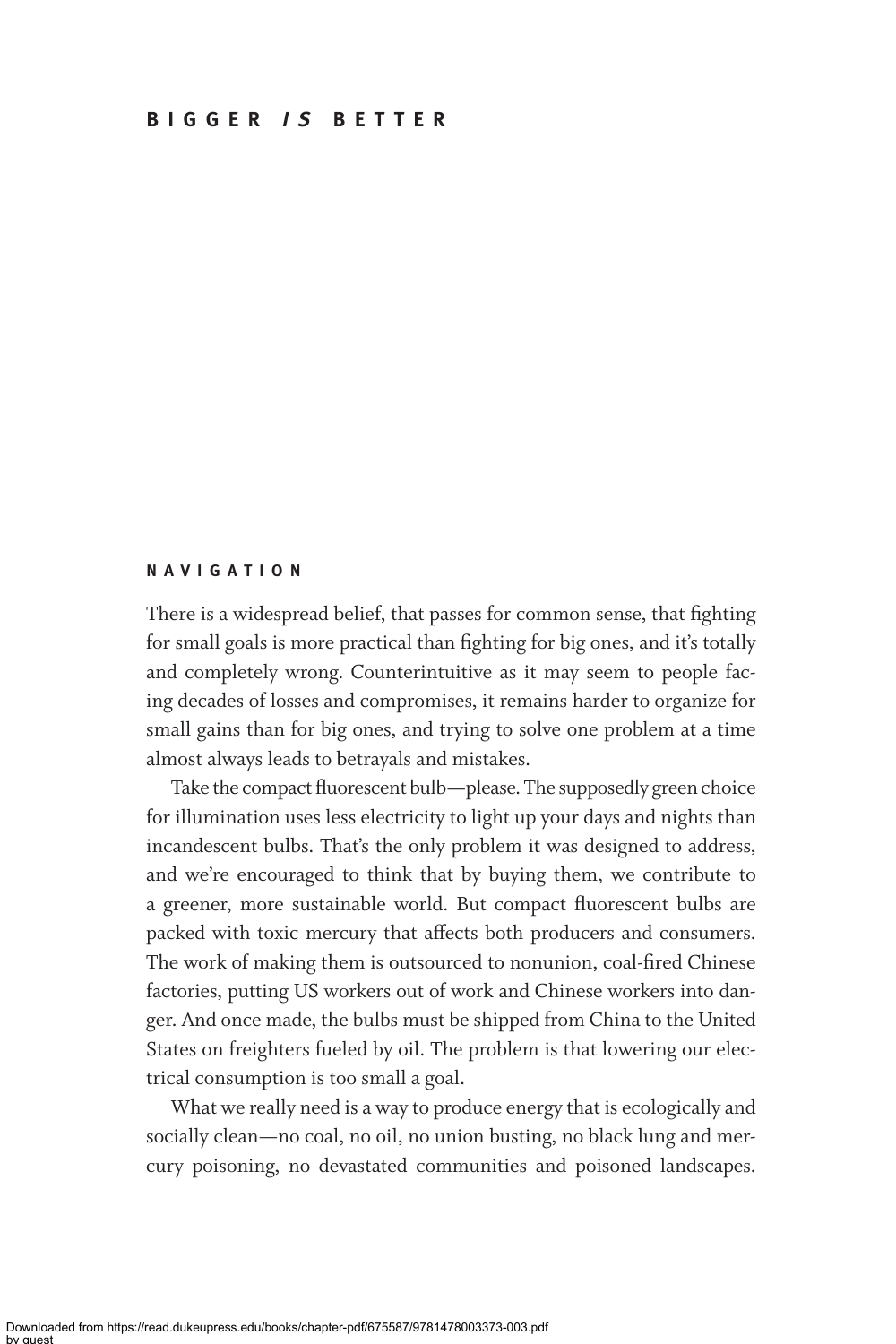In order to achieve that, in spite of the immense resources of greedy oil companies with their power to overthrow governments and repress labor movements, we need many more people passionately committed to the task.

But once we let go of the illusion that we can save the planet by making small consumer choices and leaving the greater structures intact, once we reach for the stars, we have way more power to inspire each other. Once we think big, the indigenous people of Amazonian Ecuador and the residents of Richmond, California, can join forces with the heirs to murdered Nigerian environmental activist Ken Saro-Wiwa and the Gulf Coast fishing communities devastated by the massive bp oil spill to fight the rule of oil corporations together.

Once we think big, innovators in technology and participatory democracy can collaborate. When we think big, hope is no longer deferred. Our small steps add up to a journey. We stop thinking that limiting our scope increases our chances. We don't throw anyone overboard for the sake of a little gain. When we think big, we fight for everyone.

In fact, anytime what we're fighting for brings us into conflict with the legitimate needs of another group of people, it's a sure sign that the picture is too small. There is no inherent conflict between the preservation of forests and the employment of loggers. We just need to devise a sustainable form of forestry and an economy that is built to support people and trees with equal care. True, it's a much bigger job, but it's a lot more interesting and has a much better chance of working than letting us be pitted against each other.

Big goals have another advantage. When you aspire to something that takes time to achieve, something historic and magnificent, it rises above the landscape of everyday tasks and give us a point of reference beyond our tumultuous weather. A big goal is like a star map, unchanged by wind and rain. Each time the clouds clear, we can check our positions against that reliable point of light and correct course as needed.

# **LA COYUNTURA**

There's a term in Spanish that was part of all the leftist speeches of my youth: la coyuntura. It means "the situation," "the circumstances," "the current historical moment." If the big picture is a constellation of stars by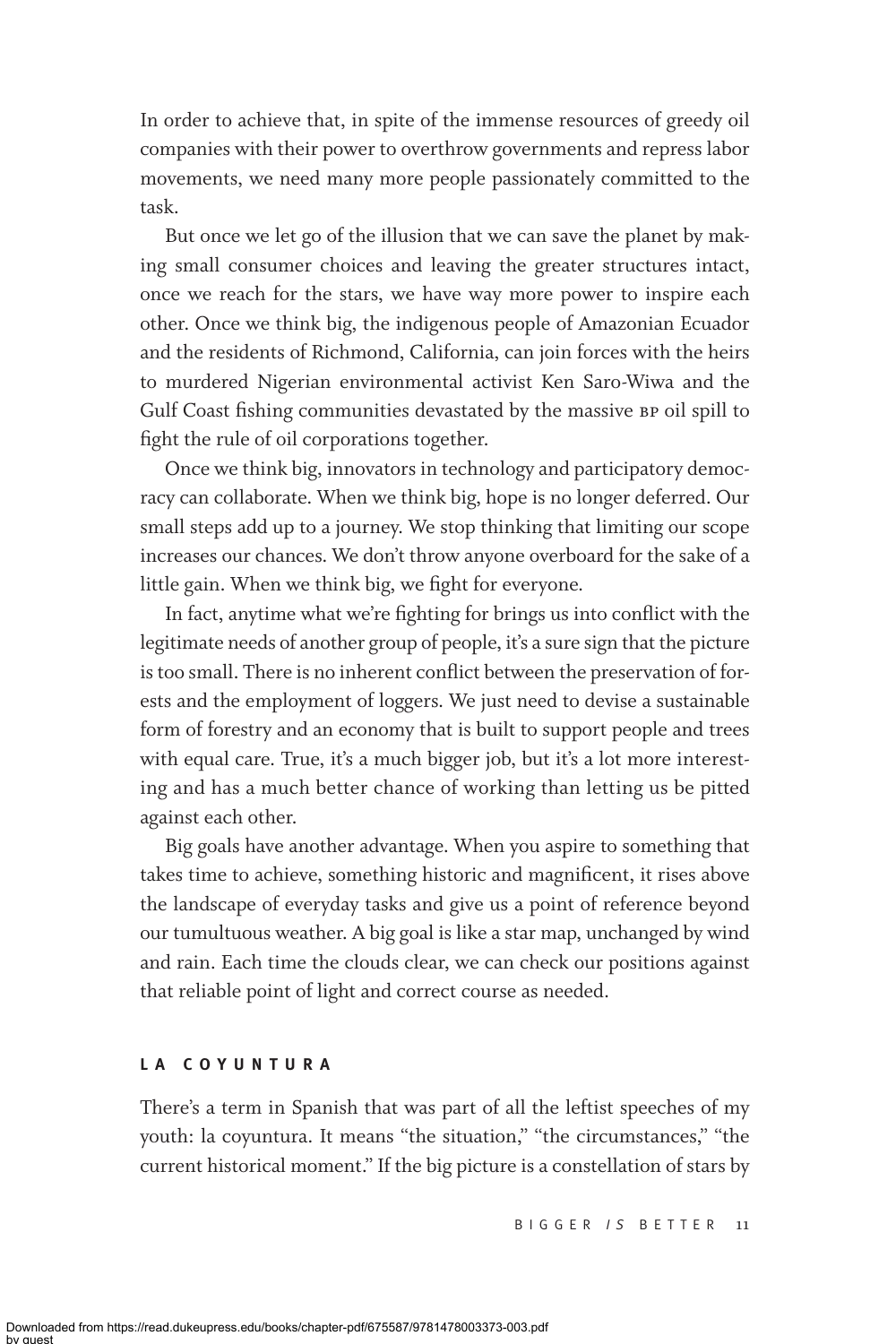which we plot our course, the coyuntura is the muddy ground we stand on while we stargaze. The bloody, difficult present. In the coyuntura, we have not yet won. Each act carries risks we must weigh. Not all our alliances will hold. Repression can escalate alongside bribery. Some of what we want to build can't yet be built. We point ourselves toward those dreams, but the conditions don't yet exist to make them happen. Standing there in the mud, our job is to keep talking about stars while we shovel slush, add gravel, pass around hot Thermoses. Sometimes that means supporting solutions that are painfully inadequate, that cost us, but that still move us toward the universally humane future we long for.

Since my teens I have fought for women's right to abortion. I do believe that life begins at conception. I do believe that aborted fetuses die real and significant deaths. But here in the coyuntura, I believe the reproductive sovereignty of women is an essential foundation of the world I'm building. All of us, those who support abortion and those who oppose it, should be demanding the development of safe, free, 100 percent effective birth control. Parenting should be well-paid, well-supported work, so that no woman aborts because motherhood will bankrupt her and smother every other dream. And until we achieve those goals, I choose the sovereignty and safety of women who are pregnant against their wishes or best interests over the brief, precious lives of those barely formed seedlings. When Rafael Correa, former president of Ecuador, said he would resign sooner than legalize abortion, he was refusing to recognize that when we can't yet have it all, we must choose the path that most expands our capacity to get it all in the future.

Supporting Ecuadorian women's right to abortion is actually the least damaging path toward protecting Ecuadorian children. Empowered, sovereign, with control over their reproductive lives, Ecuadorian women can fight for effective birth control, social support for the work of child rearing, and the rights of mothers, and make abortion unnecessary.

In each situation we face, we need to ask ourselves if the fights we take on, the models we create, are steps on the path toward our biggest dreams or Band-Aids meant to make oppression more tolerable. For this reason, I don't have a fixed position on how or if I vote in elections. My goal is not to have a slightly less oppressive president or a single politician not wholly at the service of corporate donors. I want to end all oppression

12 T he Ground on Which I Stand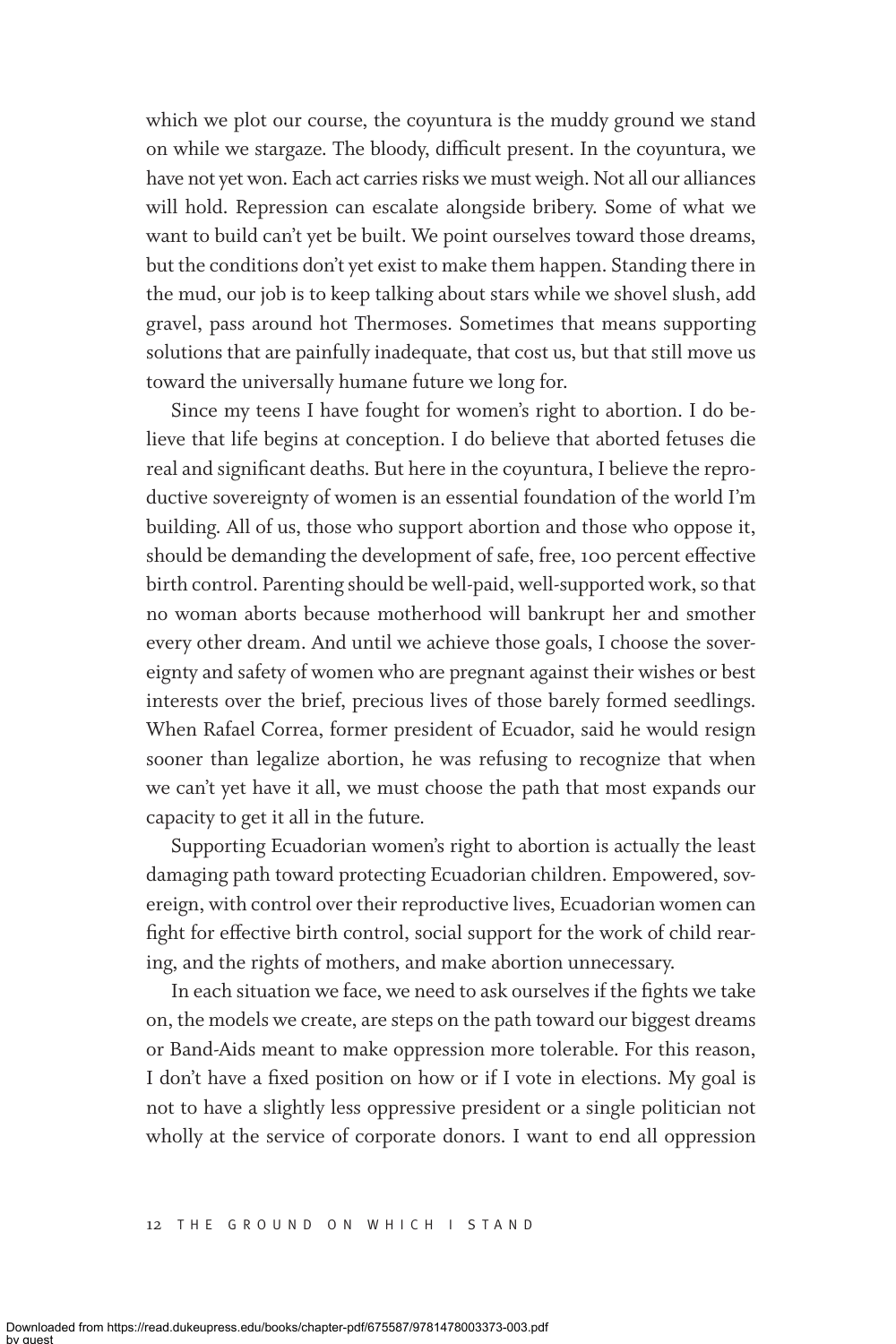and free this country and all others from cruel social policies driven by a hunger for profit, so I think carefully about how my actions challenge or support the illusions of democracy that keep people passive.

Some campaigns put candidates with radical visions where they can raise their voices often and speak for us. Some allow us to focus in on specific liberation issues in a big way. Others bolster illusions of choice where none exist. Sometimes I vote for someone because in the coyuntura, their opponent will cause more acute suffering and lives will be lost. In those cases, I am voting to protect people and resources for the real work. At other times, I vote for the radicals who have no chance of winning, because our presence needs to be declared and because they openly challenge lies about reality and ignite necessary conversations.

The combination of celestial navigation and a good working knowledge of mud gives us the flexibility we need to respond in powerful and creative ways to even the most harrowing of circumstances.

### **TRAVELING SHOES**

Big pictures and strategic grappling with the coyuntura, essential as they are, aren't enough. In spite of the revolutionary bravado I inherited alongside my lessons in strategy, injustice is traumatic. It does real damage to our bodies, our relationships, our emotions and intellects. We're all trying our best, hampered by millennia of PTSD.

In order to stay true to our biggest visions and stay accurate in our day-to-day assessments of our next steps, we need to heal, actively, consciously, continuously. Internalized oppression, or historical trauma, is a big backpack full of rocks we haul around on our backs. It slows us down, tires us out, and skews our aim. There's a left tradition of seeing attention to our psyches as "navel gazing," a self-indulgent preoccupation with personal affairs, a kind of fiddling while the world burns. But that comes from old, male-dominated, overly narrow understandings of how people and societies change. If the personal is political, so is the political personal. If it is true, as Che Guevara so eloquently said, that a revolutionary commitment to human liberation is fueled by love, then how can we not be heartbroken by oppression? When Emma Goldman declared, "If I can't dance, I don't want to be in your revolution," she was

BIGGER / S BETTER 13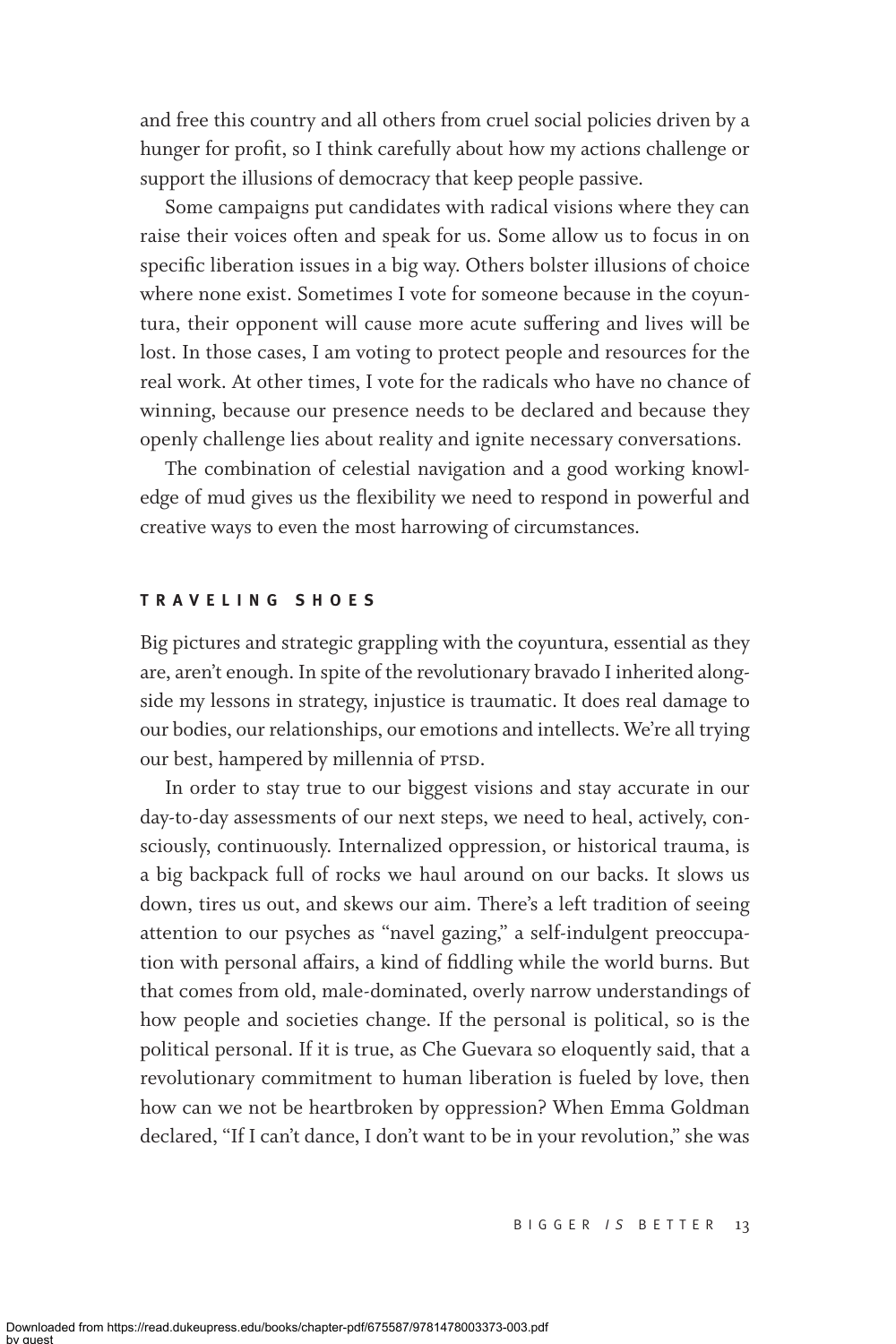talking about the necessity of joy. Joy, hope, love, healing, are powerful forces. Just because at times these ideas have been manipulated to reinforce individualism doesn't make them sentimental distractions.

Travelers setting out on long journeys have to pack responsibly. We need food and water, first-aid kits and flashlights, journals and harmonicas, sun hats and thermal underwear, and really good shoes. As radicals with long-term plans, we need to prepare for whole lifetimes of challenging work. We need to keep inventing and honing practices that keep us fit. This means consciously building our tool kits and medicine bags, facing and recovering from the traumas of ongoing, violent oppression in the middle of trying to dismantle it, channeling grief and outrage into more finely honed visions, more powerful and effective strategies, stronger and more open love for our people, instead of letting them drag us into urgency, impatience, in-fighting, burnout, or giving up.

### **WHAT'S IN YOUR BAG?**

My personal medicine bag and tool kit have been gathered over a lifetime of activism. Here are the main ingredients.

### *Cultivate Hope*

My ability to think and imagine is a resource belonging to the commons, of which I am a steward. I have a responsibility to increase my resistance to discouragement and despair. I actively seek out stories of solidarity, generosity, creative social projects, inventions that serve people instead of corporations, discoveries that support my view of human nature and possibility, and in my capacity as a public artist, I spread them around. Most bad news is repetitive. I learn nothing new from the details of massacres, torture, corruption. They don't give me new insight into the possible. They just depress me. So I don't read emails that invite me to watch horrifying footage. I turn to news sources that often have inspiring stories. I monitor Telesur, Latin America's left tv network, which highlights my continent's resistance to US domination and the many amazing ways that wealth, access, and participation are being redistributed in places like Venezuela, Bolivia, Ecuador. I read *Portside*, an often uplifting online digest of news and analysis for the left that includes music videos, cultural analysis, interesting science features, and accounts of local struggles and

14 THE GROUND ON WHICH I STAND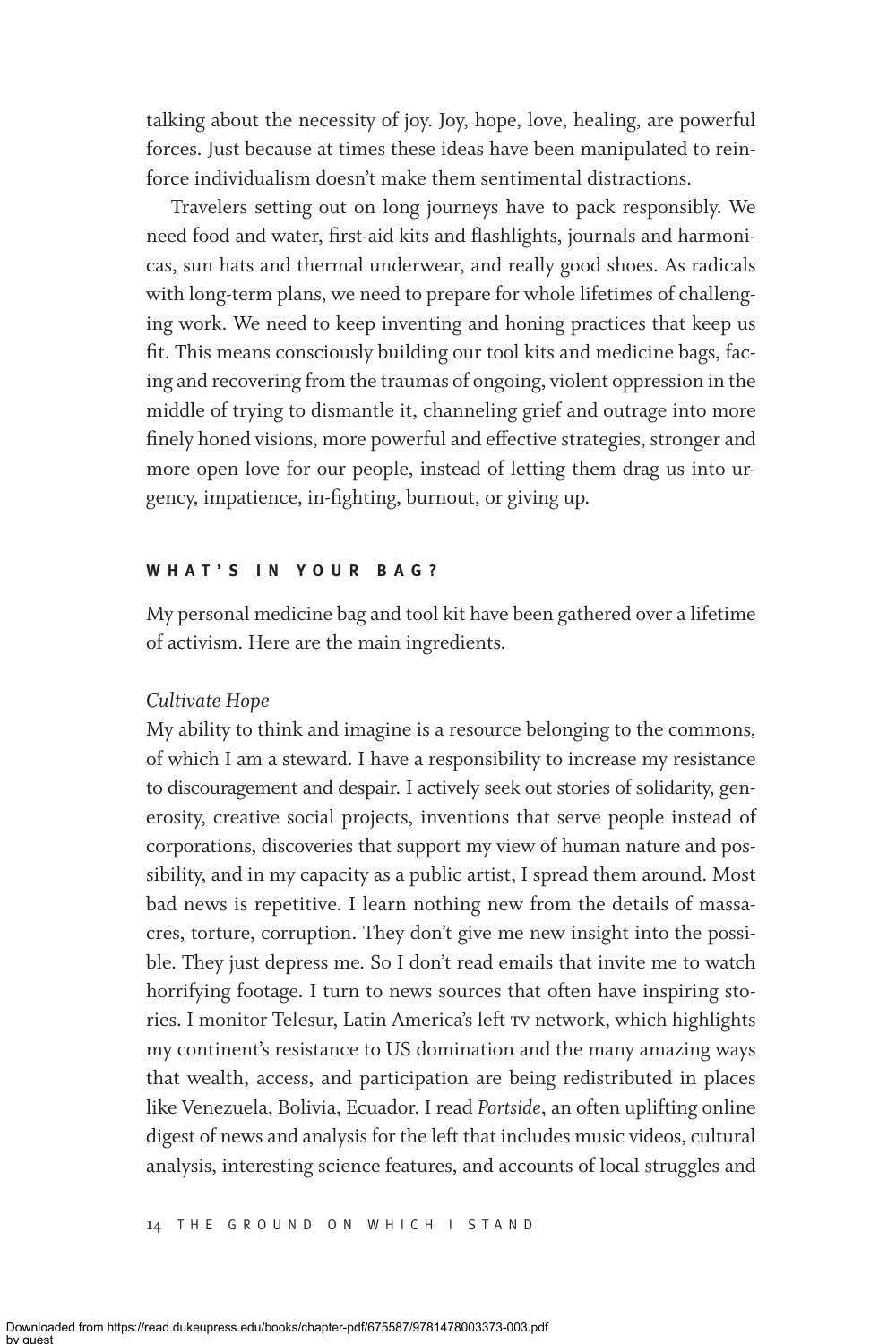inspiring history. I travel to Cuba when I can, to experience life outside consumerism and a culture where human solidarity is an actively cultivated value. And when people tell me hopeful things, I decide to remember them.

# *Practice Consciousness Raising*

By "consciousness raising" I mean the exchange of stories within a social group that allows us to map out the ways that social injustice impacts us personally, as we did in the Chicago Women's Liberation Union consciousness-raising group I joined at fifteen. The more I understand about the way that internalized oppression distorts my thoughts, feelings, and actions, the better able I am to compensate for its effects and develop specific strategies to undo them. Knowing, for example, that the Ashkenazi Jewish history of cyclical expulsions, massacres, and attempted genocide has left us jumpy, urgent, inclined to leap into action too fast and talk a lot helps me monitor my own urgency and disbelieve it. Knowing my ancestors survived by trying to be indispensable helps me rein in my tendency to take on way too much.

I make frequent use of reevaluation counseling, a set of anti-oppression, peer-counseling tools shared throughout an international organization of people collectively researching how to heal from the effects of a hurtful past so we can totally claim the present and shape the future. I have co-counseling sessions several times a week, and some of my counseling partners have been doing this with me for decades. I tell and retell my stories, sob, shake, and laugh aloud, and new insights emerge, and that brings flexibility to wounds that have become rigidly scarred. I also listen and learn from other people's lives, because the exchange of stories is the currency of transformation.

## *Build Solidarity*

I try to practice the words of my former colleague Victor Lewis: Solidarity must be unilateral, unconditional, and universal. I try to be on everyone's side, recognizing that interrupting someone's inappropriate or oppressive behavior *is* being on their side. It's standing up for their full humanity. I try to take every opportunity for connection. I ask the cashier at the market how her day is going, ask the paratransit driver to teach me a word in his language, stop and chat to picketers, smile at harassed parents on the bus

BIGGER / S BETTER 15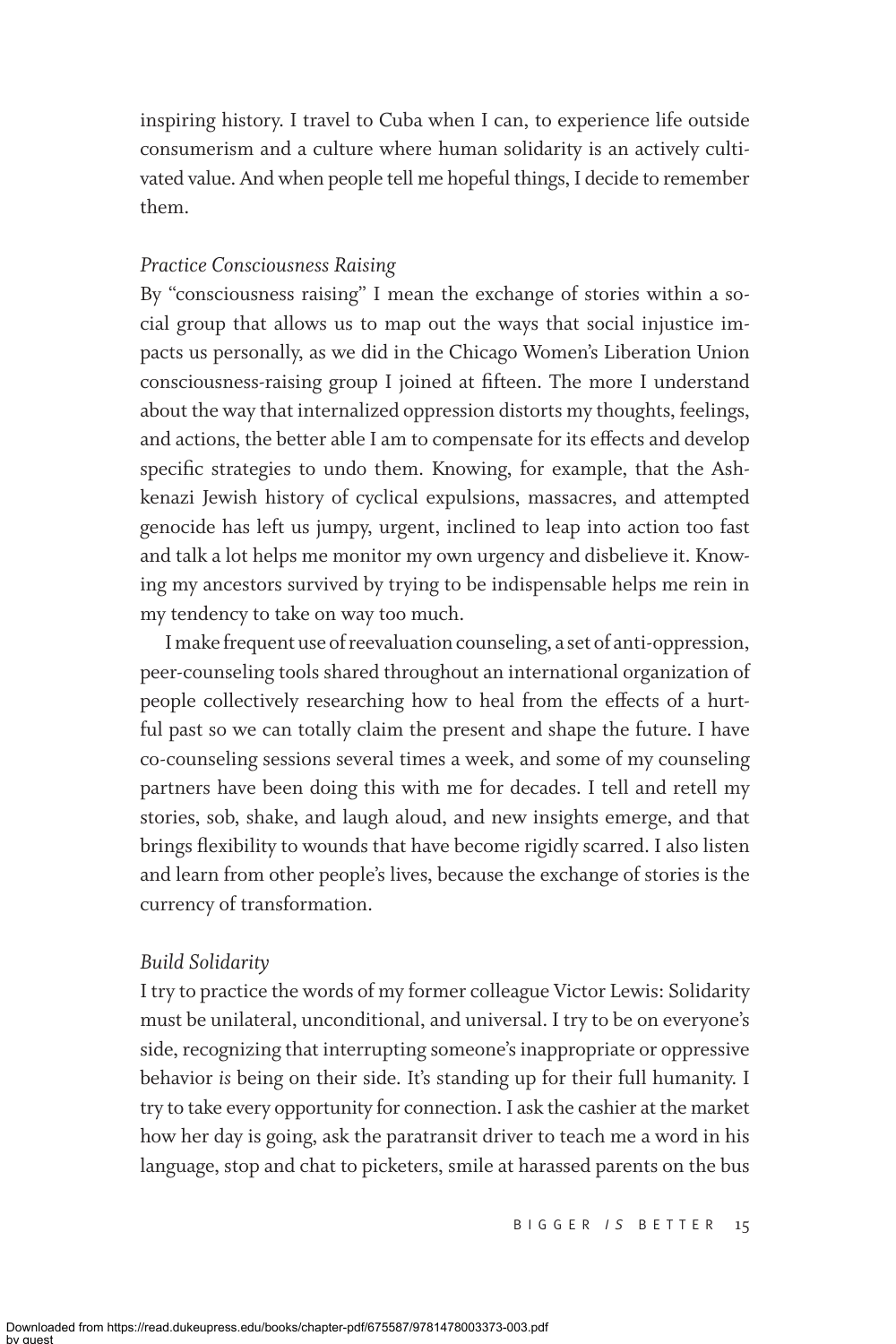and assure them their children have a right to make noise. I look for the stories underneath people's stories and reach for points of connection. Of every proposal for any kind of social action I ask whether it will increase the sum of human solidarity, because solidarity is the antidote to oppression, which always seeks to dehumanize and divide us.

# *Collectivize My Struggles*

Our society is constantly telling us our struggles are individual problems defects of character, personal deficiencies, bad luck, too little ambition or energy or focus. Every chance I get, I seek out other people dealing with similar issues to my own and look for ways to join forces, because the more I participate in small examples of the kind of world I want, the more I experience in my daily life the difference it makes to work with others, and the more rooted in possibility I become. The privatization of suffering is a hallmark of capitalism, and the isolation and exhaustion it brings with it are real dangers, not only to our morale but to our survival. Every time we can join forces to create joint responses to formerly individual challenges, something significant shifts.

# *Connect with My Ecosystem*

I tend my connection with the rest of the natural world of which I am part, and cultivate my awareness that it is not an "environment" but an intricate, living web of beings, a kinship. When I step away from my computer to stand barefoot on soil, to visit trees and streams, oceans and swamps, when I notice the movement of clouds and light and air, I regain my sense of relatedness. The separation that the attempted conquest of nature imposed on us begins to break down. Part of that tending is to grow plants and gather them, to use plant medicine and think of the donors of leaf and root and stem as living allies, not raw ingredients. Another part is to know the sources of what I eat, what the plants are like, what peoples first cultivated them, whose hands planted and harvested, packed and transported the food to my table. Every acknowledgment of connection is a victory against the assault on our bonds that domination inflicts on us all the time.

I remember that history is wide and deep, that there are many other lives being lived around me, and that generations stretch backward and forward from my moment in time. How I live my life right now extends

16 T he Ground on Which I Stand